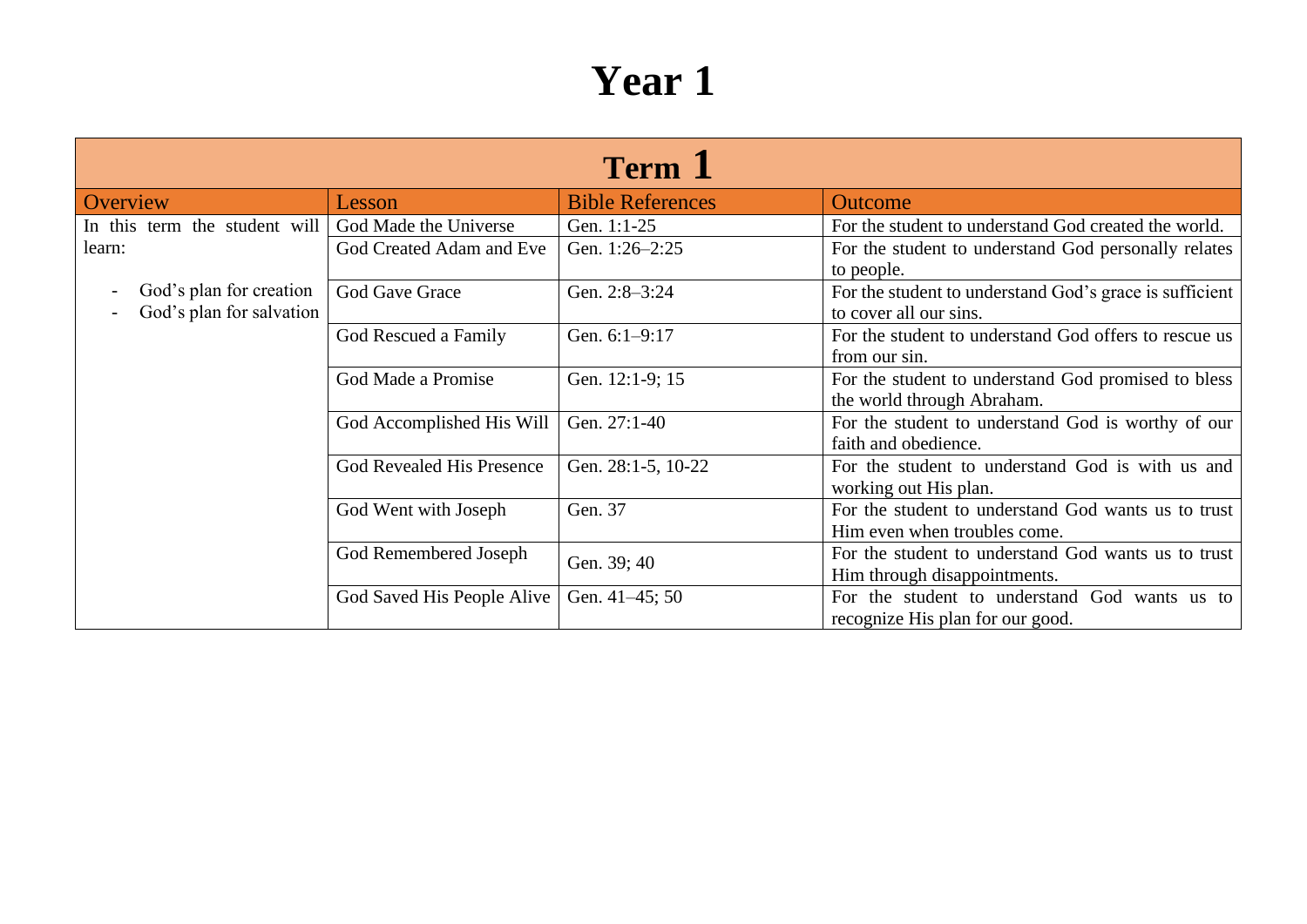| Term 2                                  |                                 |                                                      |                                                                                         |  |
|-----------------------------------------|---------------------------------|------------------------------------------------------|-----------------------------------------------------------------------------------------|--|
| Overview                                | Lesson                          | <b>Bible References</b>                              | <b>Outcome</b>                                                                          |  |
| In this term the student will<br>learn: | Jesus Made It All               | John 1:1-4, 14, 15, 18; Heb. 1:1-3;<br>Col. 1:15, 16 | For the student to understand Jesus, the Son of God,<br>created the world.              |  |
| A Saviour is born                       | Jesus' Birth Was Proclaimed     | Luke 2:1-20                                          | For the student to understand Jesus became a baby boy<br>to save the world.             |  |
| A Deliverer is born                     | Jesus Was Worshiped             | Matt. 2:1-12                                         | For the student to understand Jesus is worthy of our<br>worship and devotion.           |  |
|                                         | God Protected His Deliverer     | Exod. 1; 2:1-10                                      | For the student to understand God's power overcomes<br>even powerful kings.             |  |
|                                         | God Prepared His Deliverer      | Exod. 2:11-3:22                                      | For the student to understand God chooses to use<br>people to do His will.              |  |
|                                         | God Promoted His Name           | Exod. 7:14-10:29                                     | For the student to understand God shows that He is<br>true and powerful.                |  |
|                                         | God Provided a Sacrifice        | Exod. 11; 12                                         | For the student to understand Jesus, the Lamb of God,<br>paid the penalty for our sins. |  |
|                                         | <b>God Provided Deliverance</b> | Exod. 13:17–15:2; Ps. 78:52, 53                      | For the student to understand God teaches us to trust<br>Him as He leads us.            |  |
|                                         | God Provided Water              | Exod. 15:22-16:16                                    | For the student to understand God wants us to turn to<br>Him in times of need.          |  |
|                                         | God Provided<br>Instructions    | Exod. 20:1-21; 32                                    | For the student to understand God's teaches us to<br>worship Him and respect others.    |  |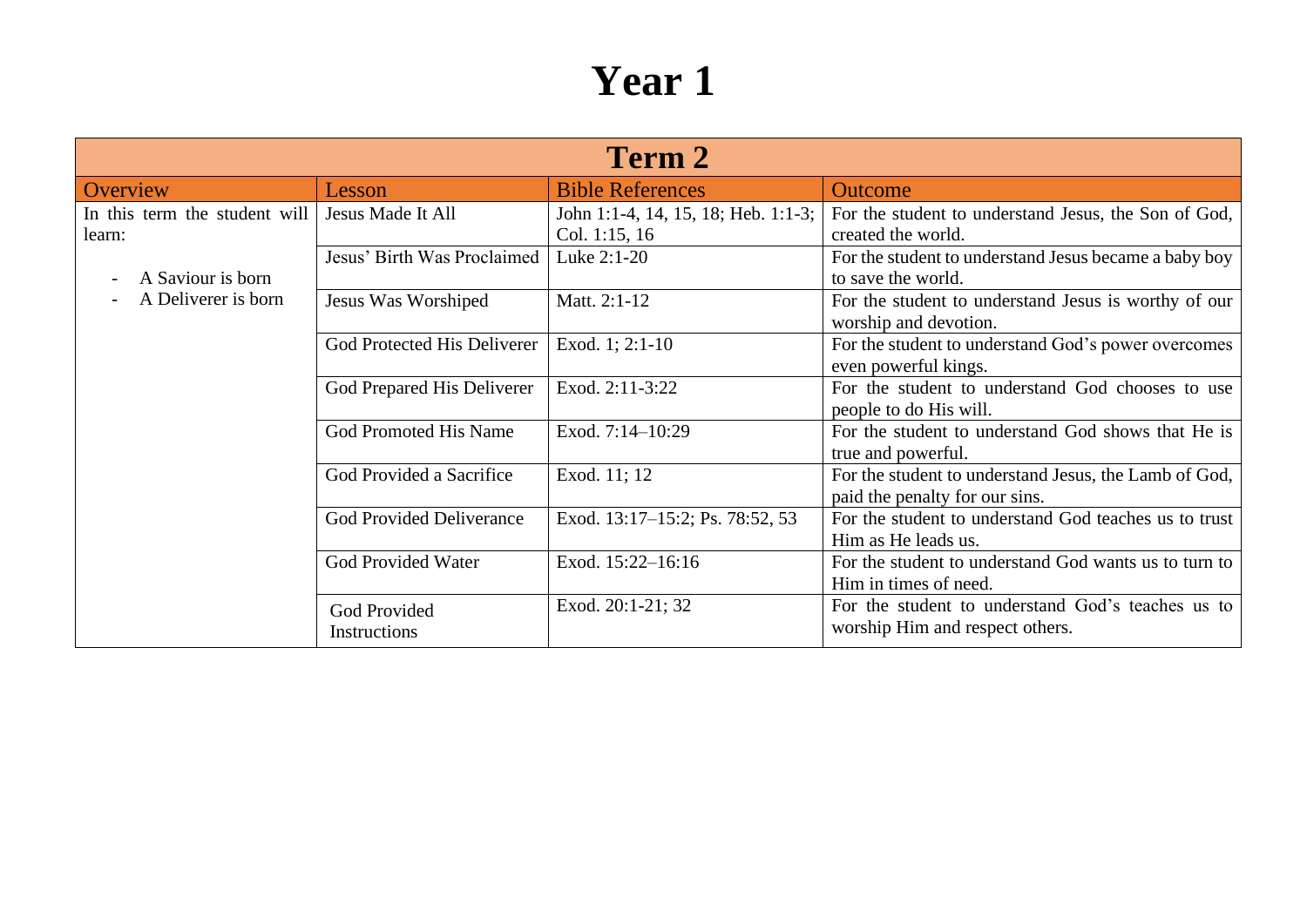| Term 3                                            |                                        |                                   |                                                                                                |  |
|---------------------------------------------------|----------------------------------------|-----------------------------------|------------------------------------------------------------------------------------------------|--|
| Overview                                          | Lesson                                 | <b>Bible References</b>           | <b>Outcome</b>                                                                                 |  |
| In this term the student will learn:              | Jesus Helped People See                | John 9                            | For the student to understand Jesus gave both physical<br>and spiritual sight.                 |  |
| God's<br>rejected<br><i>srael</i><br>promised son | <b>Jesus Washed Sinners Clean</b>      | John 13:1-17                      | For the student to understand Jesus showed us what it<br>means to serve others.                |  |
| rejected<br>God's<br>Israel<br>promised land      | Jesus Surrendored to God's<br>Will     | Matt. 26:31-75; Luke 22:61,<br>62 | For the student to understand Jesus willingly obeyed<br>God the Father's will.                 |  |
|                                                   | Jesus Died as the Lamb of<br>God       | Matt. 26:57-68; Luke 23:7-<br>11  | For the student to understand Jesus died on the cross<br>for our sins.                         |  |
|                                                   | <b>Jesus Rose Victorious</b>           | Matt. 28:1-15; Acts 1:9-11        | For the student to understand Jesus rose from the dead<br>and returned to Heaven victoriously. |  |
|                                                   | A Giant "No" to the Promised<br>Land   | Num. 13:1, 2, 17-14:45            | For the student to understand God expects us to trust<br>Him fully.                            |  |
|                                                   | Justice and Mercy in the<br>Wilderness | Num. 16                           | For the student to understand God deals with sin both<br>justly and mercifully.                |  |
|                                                   | <b>Budding Leadership</b>              | Num. 17                           | For the student to understand God gives us leaders to<br>help us live for Him.                 |  |
|                                                   | <b>Moses Struck Out</b>                | Num. 20:1-13                      | For the student to understand God wants us to obey<br>Him with a good attitude.                |  |
|                                                   | <b>Salvation from Fiery Serpents</b>   | Num. 21:1-9                       | For the student to understand God wants us to put our<br>faith in Christ for salvation.        |  |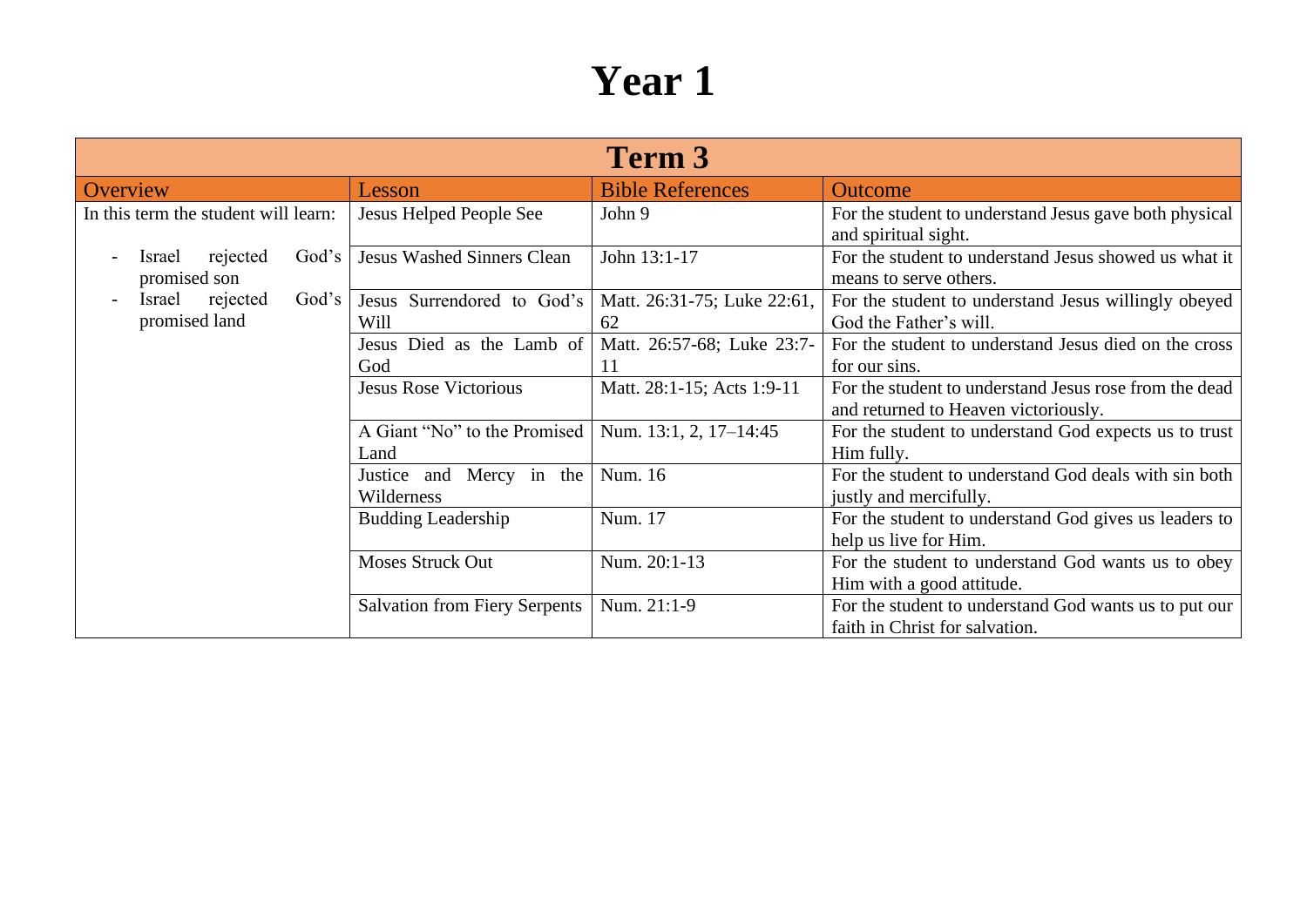| <b>Term 4</b>                                            |                           |                                |                                                                                           |  |
|----------------------------------------------------------|---------------------------|--------------------------------|-------------------------------------------------------------------------------------------|--|
| Overview                                                 | Lesson                    | <b>Bible References</b>        | <b>Outcome</b>                                                                            |  |
| In this unit the student will learn:                     | Rahab's Bold Choice       | Josh. $1:2$                    | For the student to understand God's power encourages<br>us to have faith in Him.          |  |
| Israel's conquering the land<br>$\overline{\phantom{a}}$ | Israel's Step of Faith    | Josh. $3; 4$                   | For the student to understand God helps us do His will.                                   |  |
| Israel's early judges in the<br>land                     | Israel's Shout of Victory | Josh. 5:13-6:27                | For the student to understand God encourages us to<br>trust and obey Him.                 |  |
|                                                          | Israel's Hard Lesson      | Josh. 7:1-8:29                 | For the student to understand God is faithful to His<br>promises to judge sin.            |  |
|                                                          | Israel's Partial Victory  | Josh. 10:1-15, 40-43; 11:16-23 | For the student to understand God uses people to<br>accomplish His will.                  |  |
|                                                          | God's Hand at Work        | Judg. 3                        | For the student to understand God never stops being<br>faithful to His promises.          |  |
|                                                          | Gideon's Fear of Man      | Judg. $6$                      | For the student to understand God wants us to fear<br>Him enough to obey Him.             |  |
|                                                          | Gideon's Fear of God      | Judg. 7; 8:10-12               | For the student to understand God's person and power<br>make Him worthy of our respect.   |  |
|                                                          | Samson's Strength         | Judg. 13; 14:5, 6; 16:2, 3     | For the student to understand God gives us all we need<br>to do His will.                 |  |
|                                                          | Samson's Fall and Faith   | Judg. 16:4-31                  | For the student to understand God desires that we<br>please and serve Him above all else. |  |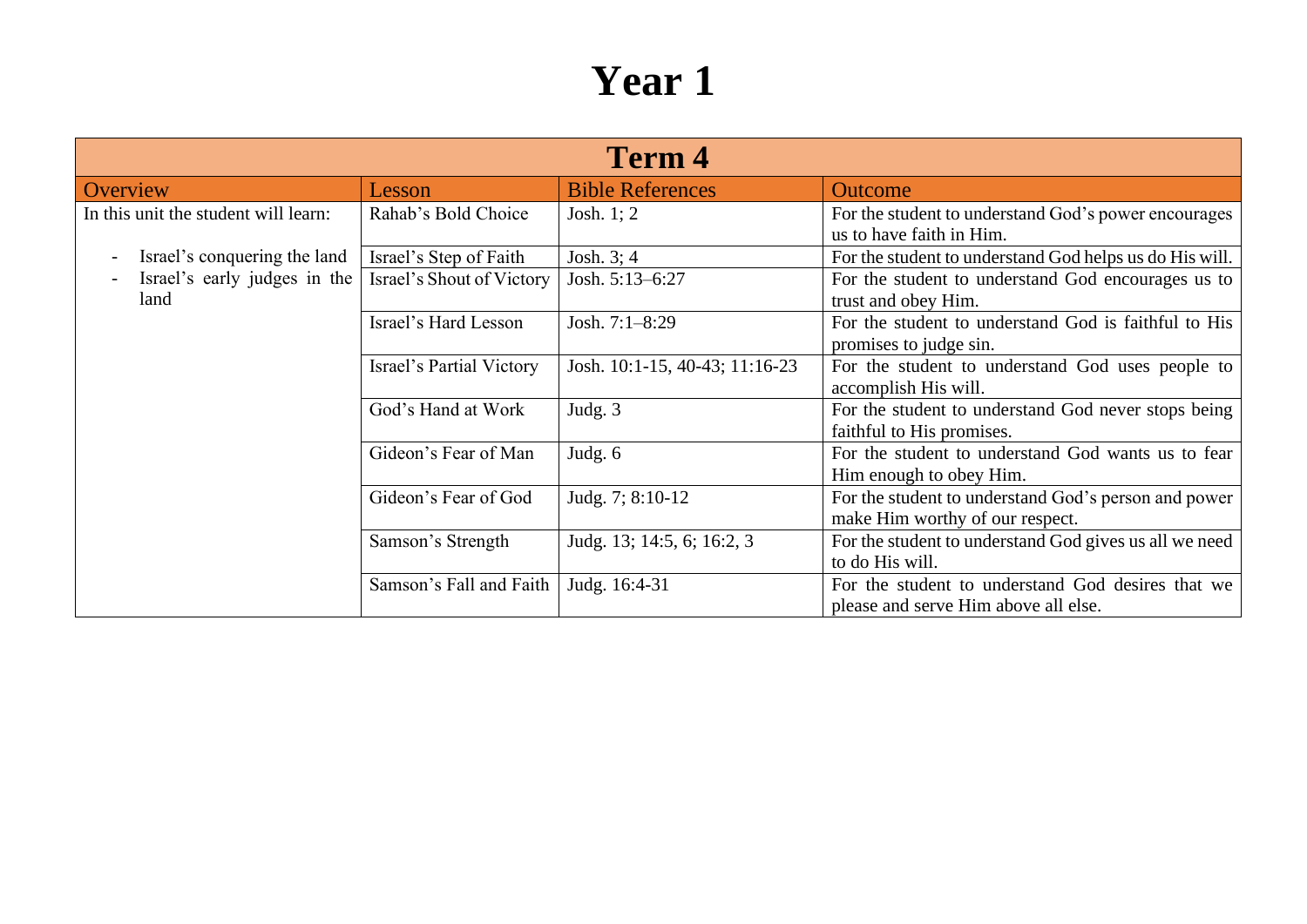| <b>Term 1</b>                        |                                        |                                                          |                                                                                                |  |
|--------------------------------------|----------------------------------------|----------------------------------------------------------|------------------------------------------------------------------------------------------------|--|
| Overview                             | Lesson                                 | <b>Bible References</b>                                  | <b>Outcome</b>                                                                                 |  |
| In this term the student will learn: | Jesus Called His Fishers of Men        | Mark 1:16-20; 2:13-17;<br>$3:13-19$ ; Luke 9:1, 2, 6, 10 | For the student to understand Jesus trained ordinary<br>men to serve Him.                      |  |
| Who Jesus is<br>What Jesus did       | Jesus Is the Great Physician           | Matt. 8:1-13                                             | For the student to understand Jesus can heal people<br>because He is the Son God.              |  |
| What Jesus taught                    | Jesus' Storm Illustration              | Mark 4:35-41                                             | For the student to understand Jesus has power over<br>nature because He is the Son of God.     |  |
|                                      | Jesus Forgave Sin                      | Mark 2:1-12                                              | For the student to understand Jesus has power to<br>forgive sins because He is the Son of God. |  |
|                                      | Jesus Solved a Big Problem             | Mark 8:1-9                                               | For the student to understand Jesus meets our needs<br>because He is the Son of God.           |  |
|                                      | Jesus' Lifeguard Illustration          | Matt. 14:22-33                                           | For the student to understand Jesus is worthy of our<br>worship because He is the Son of God.  |  |
|                                      | Jesus Responded to a Father's<br>Faith | John 4:46-53                                             | For the student to understand Jesus responds to our<br>faith because He is the Son of God.     |  |
|                                      | The Good Shepherd's Sacrifice          | John 10:1-18                                             | For the student to understand Jesus taught about His<br>sacrificial care for us.               |  |
|                                      | Neighbour Helping Neighbour            | Luke 10:25-37                                            | For the student to understand Jesus taught us to care<br>for our neighbours.                   |  |
|                                      | Big Change for a Little Guy            | Luke 19:1-10                                             | For the student to understand Jesus taught us to tell<br>others about Him.                     |  |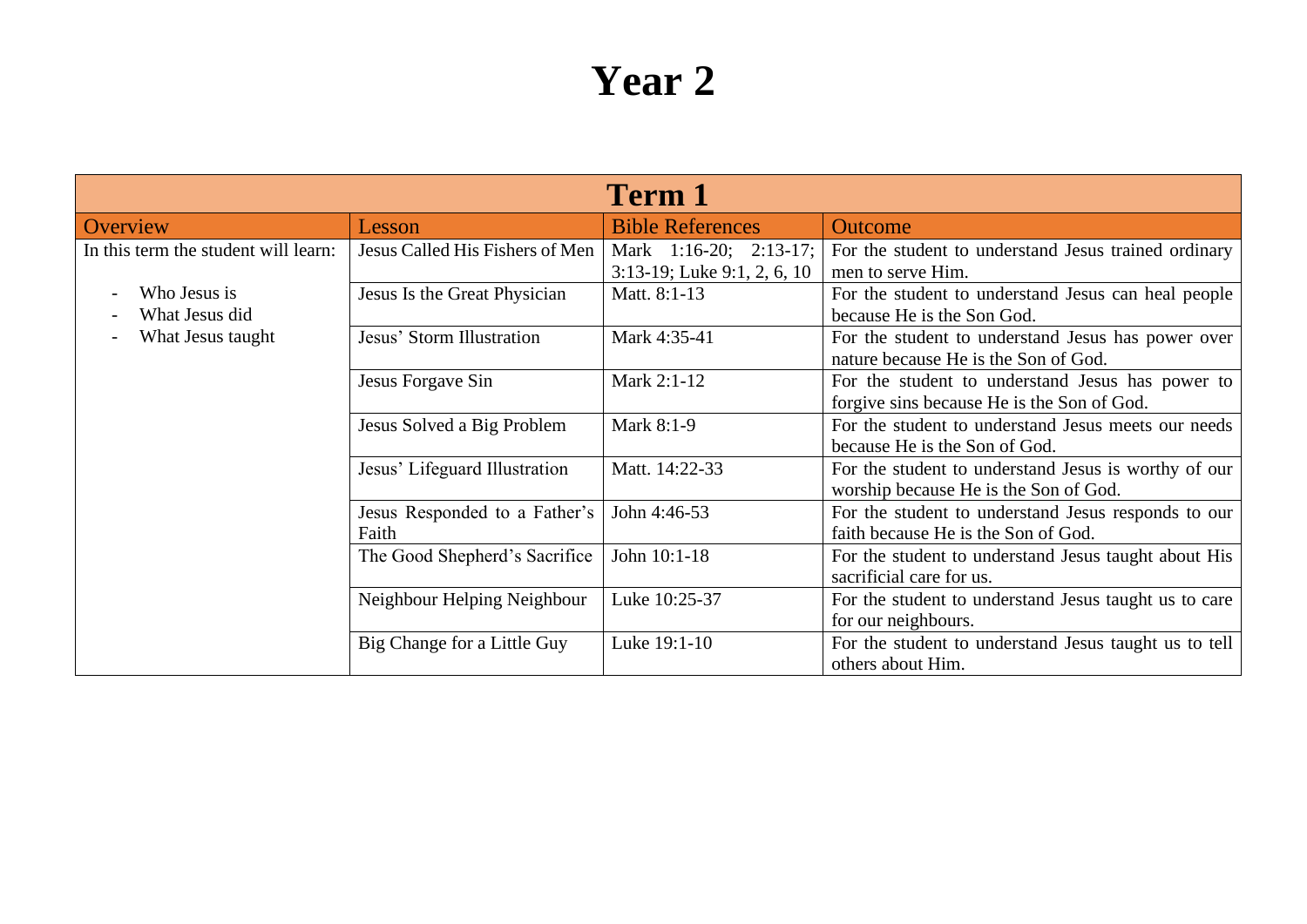| Term 2                                |                                   |                           |                                                                                              |  |
|---------------------------------------|-----------------------------------|---------------------------|----------------------------------------------------------------------------------------------|--|
| Overview                              | Lesson                            | <b>Bible References</b>   | Outcome                                                                                      |  |
| In this term the student will learn:  | Ruth's Selfless Love              | Ruth 1                    | For the student to understand God loves us with a<br>selfless love.                          |  |
| The royal line<br>The kings of Israel | Ruth Reaped What She Sowed        | Ruth 2                    | For the student to understand God delights to meet our<br>needs.                             |  |
|                                       | Christ's Royal Line Continued     | Ruth 3; 4                 | For the student to understand God always keeps His<br>promises.                              |  |
|                                       | Jesus, the King of Kings, Arrived | Luke 2:1-20               | For the student to understand God provided Jesus to<br>redeem us from our sins.              |  |
|                                       | God Gave to Generous Hannah       | 1 Sam. $1:1-2:11$         | For the student to understand God blesses those who<br>sacrificially serve Him.              |  |
|                                       | Here Comes the Ark                | 1 Sam. 4:1-11; $5:1-6:16$ | For the student to understand God desires our sincere<br>worship for His awesome power.      |  |
|                                       | David's Giant Faith               | 1 Sam. 16:1-13; 17        | For the student to understand God makes champions<br>out of those who get to know Him.       |  |
|                                       | David Said "No" to Revenge        | 1 Sam. 24; 26             | For the student to understand God's trustworthiness is<br>not affected by our circumstances. |  |
|                                       | King David's Kindness             | 2 Sam. 7; 9               | For the student to understand God's loving kindness is<br>an example for us.                 |  |
|                                       | King Solomon's Glory Faded        | 1 Kings 3:1-15; 11:1-13   | For the student to understand God wants us to apply<br>the wisdom in His Word.               |  |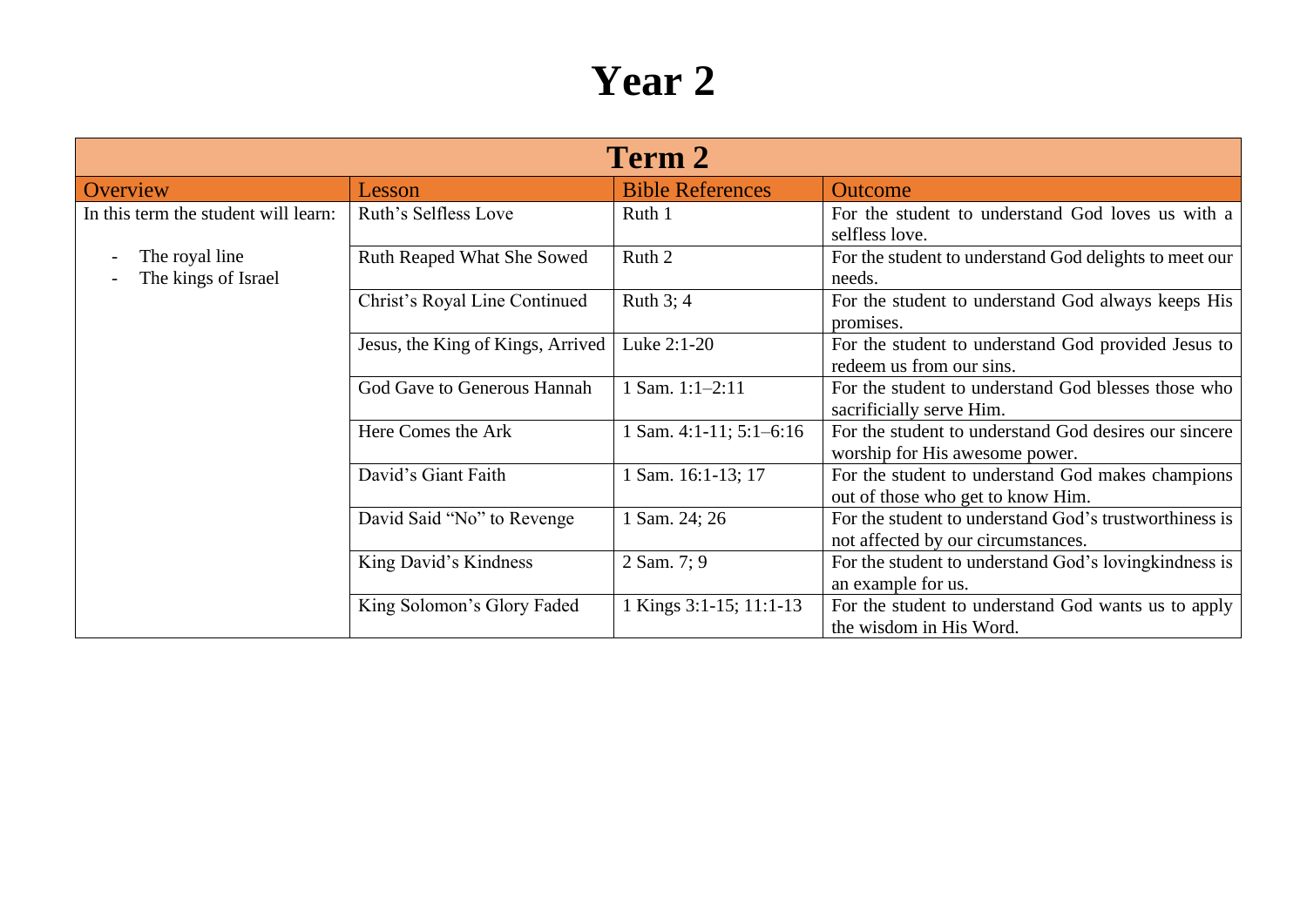| Term 3                                     |                                            |                            |                                                                                            |
|--------------------------------------------|--------------------------------------------|----------------------------|--------------------------------------------------------------------------------------------|
| Overview                                   | Lesson                                     | <b>Bible References</b>    | <b>Outcome</b>                                                                             |
| In this term the student will learn:       | <b>Mountain Showdown</b>                   | 1 Kings 18:17-40           | For the student to understand God is the one true God<br>and is worthy of our worship.     |
| God supplied his people  <br>with prophets | New Freedom and New<br>Life                | 2 Kings 4:1-37             | For the student to understand God is the provider of<br>needs and giver of life.           |
| Jesus, God's Prophet from<br>Heaven        | Victory in Sight                           | 2 Kings 6:8-7:20           | For the student to understand God teaches us to walk<br>by faith.                          |
| How God's leaders acted<br>in captivity    | God's Night Light                          | John 3:1-21                | For the student to understand Jesus is God's light in a<br>world dark with sin.            |
|                                            | Jesus' Final Victory                       | Luke 24:1-12; John 20:3-10 | For the student to understand Jesus rose victorious<br>over sin and death.                 |
|                                            | The End of a Kingdom                       | 2 Chron. 34:1-36:21        | For the student to understand God's Word is for our<br>good and God's glory.               |
|                                            | A Warm Welcome for<br><b>Three Friends</b> | Dan. 3                     | For the student to understand God gives us the strength<br>and courage to stand for Him.   |
|                                            | <b>Serious Text Message</b>                | Dan. 5                     | For the student to understand God holds people<br>accountable for their actions.           |
|                                            | Lionlike Courage                           | Dan. 6                     | For the student to understand God's glory is worth<br>dying for.                           |
|                                            | Jerusalem Makeover                         | Neh. 1–4; 6:15, 16         | understand<br>God offers<br>student to<br>For the<br><b>us</b><br>forgiveness when we sin. |